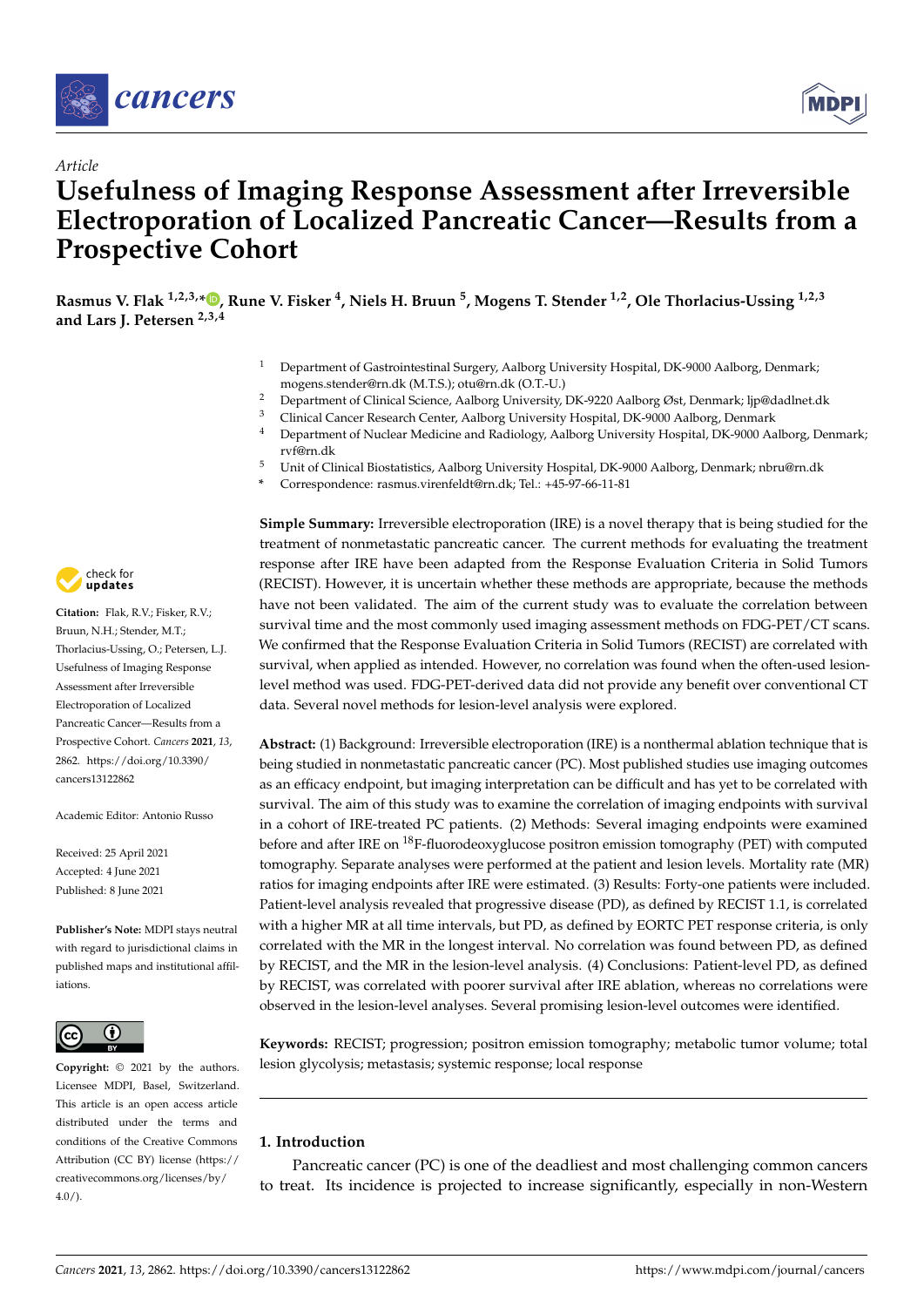countries [\[1\]](#page-8-0). The only chance of long-term survival is radical surgical resection, which is not possible for most patients due to widespread metastasis at the time of diagnosis or involvement of major blood vessels in the surrounding area [\[2\]](#page-8-1). Recent oncological and surgical advances, including combination chemotherapy regimens, e.g., FOLFIRINOX, radiotherapy, and coeliac axis resection, have led to increased survival and resection rates, but surgical resection remains impossible in a substantial number of patients [\[3,](#page-9-0)[4\]](#page-9-1).

Irreversible electroporation (IRE) is a novel nonthermal ablation technique that has been applied in patients with nonmetastatic locally advanced unresectable PC (LAPC) and patients with isolated local recurrence to obtain local tumor control or even tumor shrinkage [\[5,](#page-9-2)[6\]](#page-9-3). Despite the theoretical benefits of IRE, the efficacy of this treatment remains to be established, as there is only low-level evidence available to date [\[7\]](#page-9-4). However, initial unrandomized controlled prospective trial studies are promising and indicate that the treatment could be efficacious and may induce tumor shrinkage to a resectable stage in some cases [\[8](#page-9-5)-11].

When introducing new ablative therapies, it is often straightforward to provide evidence of safety and feasibility, whereas in the absence of randomized controlled trials, it can be difficult to answer the following questions: Is the treatment efficacious, and how do we evaluate the response to the treatment? Imaging outcomes have been widely adopted as a surrogate marker of treatment efficacy after IRE and other ablative treatments in locally advanced PC but can be difficult to interpret [\[12](#page-9-7)[,13\]](#page-9-8). In a recent systematic review, it was demonstrated that there are theoretical problems in applying the commonly used imaging assessment strategies in local ablative treatments in PC patients (e.g., response evaluation criteria in solid tumors (RECIST) [\[14\]](#page-9-9)) and that there is a lack of evidence correlating the imaging outcomes with survival after IRE [\[12\]](#page-9-7).

Furthermore, many trials of IRE ablation have reported RECIST only at the lesionlevel [\[12\]](#page-9-7). The omission of patient-level endpoints is not backed by evidence, may introduce misclassification of the tumor stage, and does not allow an assessment of whether the therapy inadvertently promotes metastasis.

When assessing a therapeutic response by RECIST (version 1.1), all lesions and lymph nodes are categorized as either measurable or non-measurable [\[14\]](#page-9-9). To be measurable, a lesion must be accurately measurable and at least 10 mm in size (on computed tomography (CT) imaging) in at least one dimension. At baseline, up to five target lesions (two per organ) are chosen for response evaluation, depending on how many organs are involved. The longest diameter (short axis for lymph nodes) of all target lesions is measured and summarized. When assessing the response after therapy, the patient will fall into one of four categories, depending on the changes in target and non-target lesions. Complete response (CR) is defined as a complete disappearance of target lesions and a regression of any lymph nodes (target or non-target) to below 10 mm in the short axis. Partial response (PR) is defined as a  $\geq$ 30% decrease in the sum of diameters compared to the baseline. Progressive disease (PD) is characterized as a  $\geq$ 20% increase in the sum of the diameters of target lesions and at least a 5 mm absolute increase compared to the lowest sum of diameters at any prior evaluation or the appearance of new lesions. Stable disease (SD) is defined as no changes allowing for categorization as PR or PD.

One of the major problems in applying this in a PC ablation context is that by using RECIST strictly, the ablated lesion falls into the category of unmeasurable disease, which only allows for categorization as CR, nonprogressive disease (non-PD), or PD in subsequent scans [\[14\]](#page-9-9). CR is not relevant in an ablation context because of the post-ablative scarring and cancer-associated fibrosis, which is apparent on post-ablative imaging. Therefore, it is not possible to characterize any positive changes (i.e., PR). Guidelines developed by the Society of Interventional Radiologists (SIR) try to remedy this by recommending using the first post-ablative scan as the baseline for response assessment. However, the correct categorization of the response is dependent on the assessment of the ablative efficacy, i.e., whether the ablation has completely eradicated all tumor cells at the ablation site [\[15\]](#page-9-10). Additionally, the assessment of ablative efficacy is difficult in pancreatic tumors, as the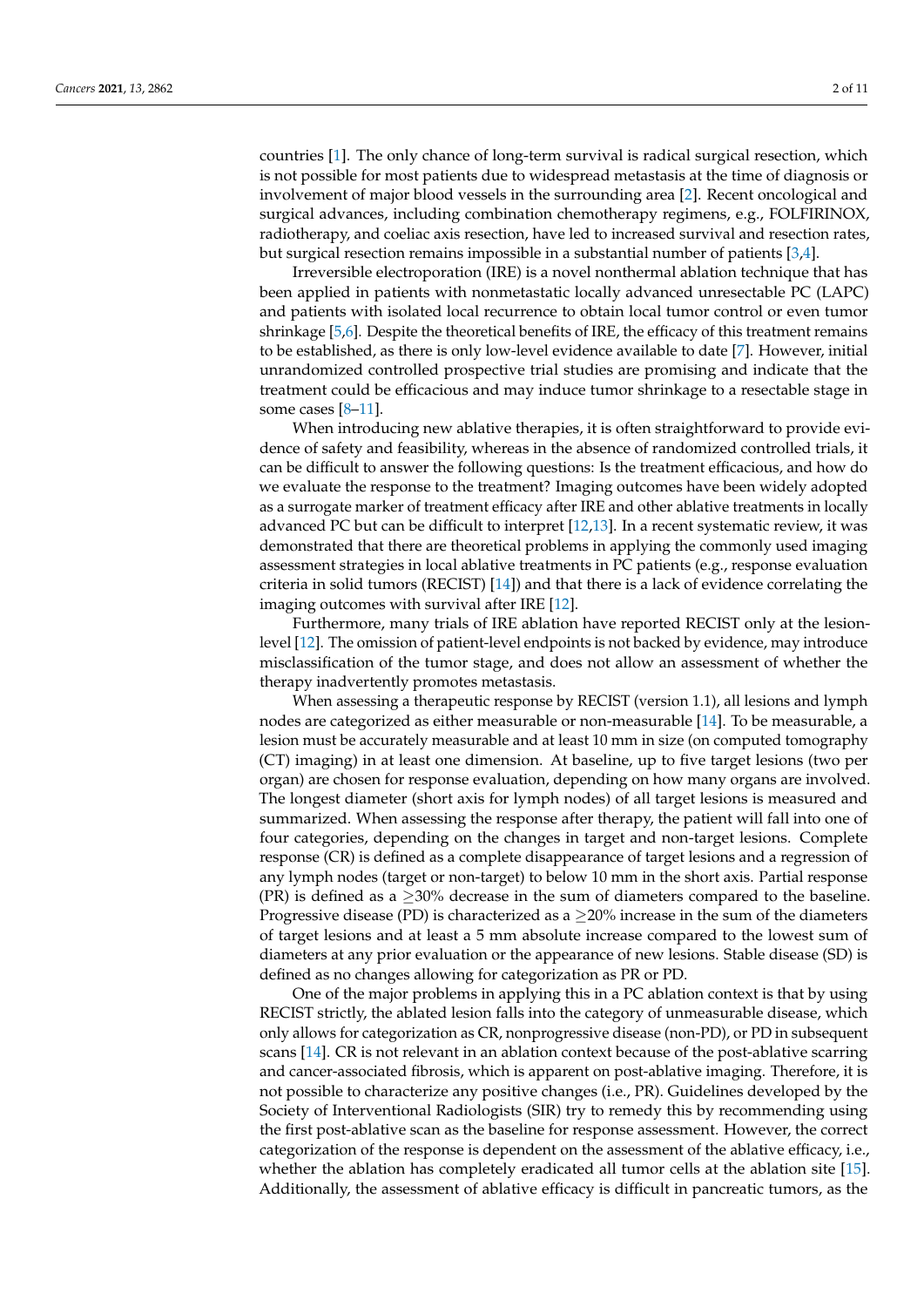tumors have a high degree of fibrosis, which can be difficult to distinguish from actual tumor tissue. These interpretation difficulties are analogous to the difficulties in assessing resectability after aggressive chemotherapy regimens [\[16\]](#page-9-11).

Given these issues, it seems likely that functional imaging technics, such as positron emission tomography (PET), could give valuable information about the actual tumor burden and not just cancer-associated fibrosis. Several distinct objective response assessment criteria are commonly used in assessing PET-derived data. These criteria use cut-off points of differences in uptake values of radiotracers to distinguish between CR, PR, SD, and PD and assess both target and remote lesions but are otherwise largely analogues to RECIST.

The aim of the current study was to examine the correlations between imaging outcomes and survival after IRE using established patient-level methods and lesion-level analysis. In addition, we sought to examine whether functional imaging is better at distinguishing between response categories than morphological imaging. To our knowledge, this is the first clinical trial examining the correlation between imaging outcomes and survival after IRE using both functional and morphological imaging techniques in PC patients.

#### **2. Materials and Methods**

The study was performed in a prospective cohort of PC patients treated with IRE at our institution. Survival and safety data from a subset of the same cohort of patients have been published previously [\[17\]](#page-9-12).

#### *2.1. Patient Recruitment and Selection*

Patients were recruited from the treating institution or by referral from other Danish hospitals between October 2013 and March 2019. Patients were eligible to enter the study if they had localized (nonmetastatic) pancreatic ductal adenocarcinoma and were not candidates for surgery due to unresectable arterial/venous involvement according to the National Comprehensive Cancer Network (NCCN) guidelines [\[18\]](#page-9-13). Patients with resectable tumors and severe comorbidities contraindicating resection were also allowed to enter the trial.

All patients were preoperatively assessed by  $^{18}$ F-fluorodeoxyglucose ( $^{18}$ F-FDG) PET with contrast-enhanced CT. Patients with unequivocal metastatic lesions at baseline were excluded prior to IRE treatment. Further exclusion criteria were age <18 years, life expectancy <3 months, persistent atrial fibrillation, implanted electronic devices or metal stents near the ablation zone, and severe allergies to anesthetic agents or other essential medications. All decisions to include a patient were determined by the local pancreatic multidisciplinary team (MDT) conference to ensure that resection was not possible. Patients were referred to another Danish HPB center for a second opinion if any doubt remained about resectability. Upfront chemotherapy, based on the oncologist's choice, was encouraged in all patients unless they were not medically fit to receive it. Chemotherapy was paused at least 4 weeks prior to IRE.

#### *2.2. Treatment Protocol*

IRE treatments were performed in situ using an ultrasound-guided approach by an expert interventional radiologist. The ablations were carried out using the commercially available NanoKnife™ System (Angiodynamics, Queensbury, NY, USA). Pulse delivery was synchronized with the refractory period of the electrocardiogram to minimize the risk of cardiac arrythmias. Needle electrodes were placed percutaneously in the anterior– posterior direction. Needle placements were aimed at bracketing the tumor with a 5 to 10 mm margin of healthy tissue using two to six needles. The needles were placed in parallel with uniform depth and a maximum deviation of 5°. Twenty test pulses were given between each needle pair to establish tissue impedance and to ensure proper energy delivery. The aim was to reach 30 amperes between each needle pair. Afterward, 70 additional pulses were applied for each needle pair to achieve proper irreversible electroporation. One or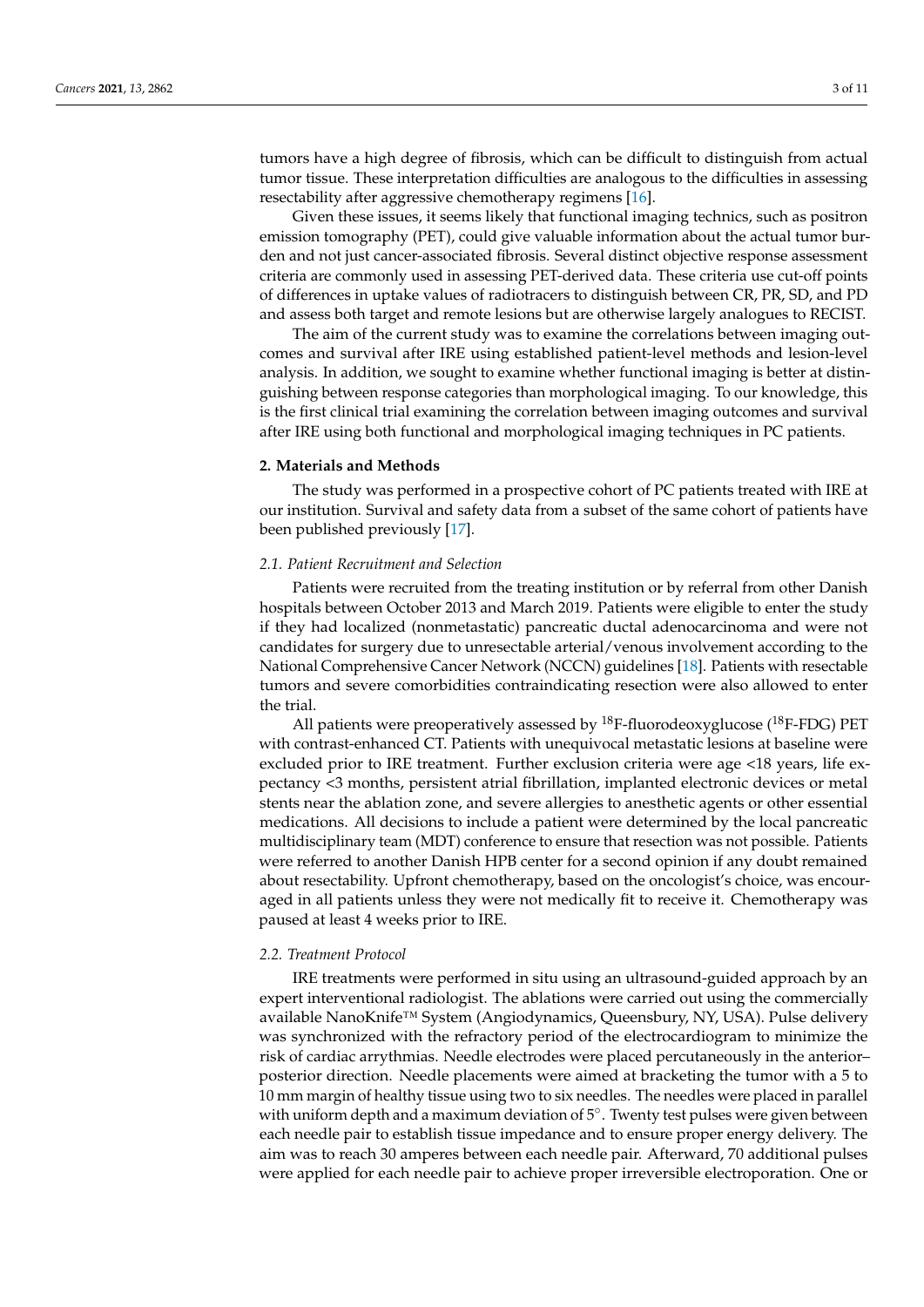more pullbacks and/or rearrangements were performed in patients with large tumors to electroporate the entire tumor.

#### *2.3. Imaging Protocol*

 $18$ F-FDG PET/CT was performed according to institutional procedures, which were in line with the European Association of Nuclear Medicine procedure guidelines for onco-logical PET exams [\[19\]](#page-9-14). The mean dose of <sup>18</sup>F-FDG was 347 (range 172 to 400) MBq. Blood glucose levels were below 11 mmol/L in all patients. The PET/CT scan was acquired approximately 60 min after tracer injection. CT was performed as diagnostic CT with intravenous iodinated contrast (Iomeron<sup>®</sup> 400 mg iodine/mL). The upper abdomen was scanned before contrast injection, in the pancreatic parenchymal phase and in the portal venous phase for optimal lesion detection, vessel involvement, and metastatic disease. Whole-body images were obtained using either a VCT Discovery True 64 PET/CT system (GE Healthcare, North Richland Hills, TX, USA) or a Siemens Biograph mCT Flow 64 PET/CT system (Siemens Healthineers, Erlangen, Germany). The patients were scanned from the base of the skull to the upper thigh, and PET images were acquired in 3D mode. The PET images were reconstructed using attenuation correction with an ordered subset expectation–maximization algorithm. For the Siemens Biograph mCT Flow, 64 PET/CT time-of-flight and point-spread functions were applied.

#### *2.4. Imaging Analysis*

All PET/CT images were independently reviewed by two readers (a radiologist and a nuclear medicine physician) with extensive experience with PET/CT and were reported at the lesion level (at the pancreatic bed). The number of remote pathological lesions was registered. Any discrepancy in interpretation among the readers was solved by consensus.

Automatically calculated, quantitative analyses of the  $^{18}$ F-FDG PET/CT images were performed by a hybrid imaging specialist (RVF) using dedicated software (SyngoVia VB40; Siemens Healthineers, Erlangen, Germany). Pathological lesions at the pancreatic bed were characterized by (1) the maximum standardized uptake value (SUVmax), (2) the metabolic tumor volume (MTV) with an SUV of >2.5 threshold, and (3) total lesion glycolysis (TLG). The MTV and TLG were analyzed using a threshold-based automatic volume of interest (VOI). TLG was representative of metabolic activity throughout the entire tumor and was calculated by multiplying the MTV and the mean SUV (SUVmean) of the MTV.

#### *2.5. Imaging Endpoints*

 $18$ F-FDG PET/CT scans were performed prior to treatment (baseline) and every 3 months after treatment. Imaging beyond 6 months was censored due to low numbers and due to confounding interventions after this timepoint, i.e., surgical resection or retreatment with IRE. Several endpoints were defined prior to image analysis.

Patient-level categorization as PD or non-PD was performed in accordance with RECIST 1.1 and the European Organization for Research and Treatment of Cancer (EORTC) PET response criteria [\[14,](#page-9-9)[20\]](#page-9-15). PD according to RECIST was defined as a  $\geq$ 20% increase in ablated tumor diameter and/or an increase in the number of CT-apparent suspected metastases. PD according to EORTC PET response criteria was defined as a  $\geq$ 25% increase in SUVmax at the ablated lesion or an increase in the number of PET-positive suspected metastases.

Lesion-level categorization as PD was performed based on RECIST (self-termed "local RECIST"), defined as a  $\geq$ 20% increase in the tumor diameter of the ablated lesion. Moreover, categorization of PD was established for functional imaging parameters (i.e., SUVmax, MTV, and TLG) and was defined as a  $>25\%$  increase in the values based on the EORTC criteria cut-off.

Because of the low number of patients, additional exploratory analyses were performed at the lesion level to examine whether any correlations exist between the unestablished lesion-level outcome measures and patient survival.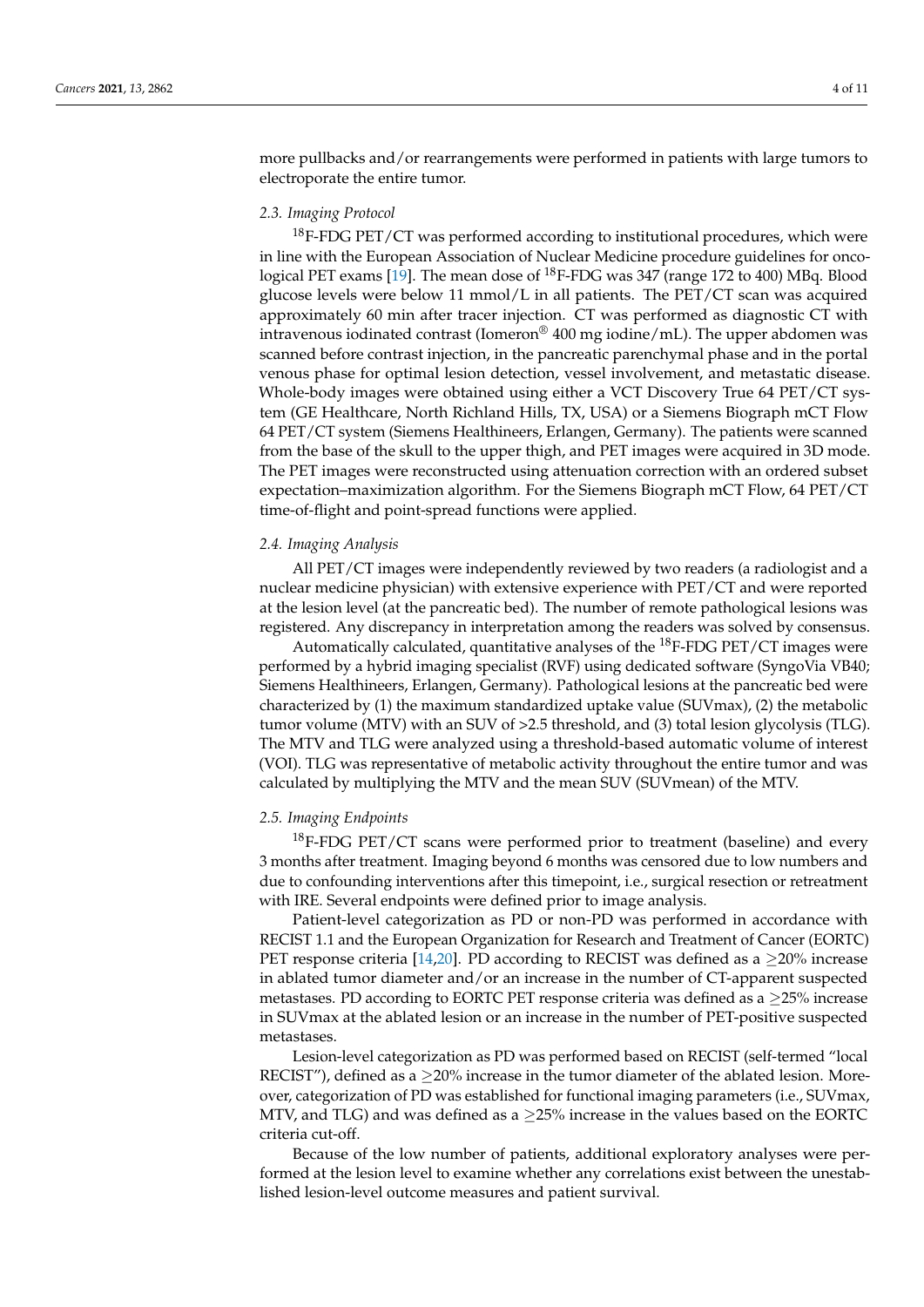#### *2.6. Statistical Analysis*

Poisson regression with the Huber/White sandwich estimator was used to estimate mortality rate ratios (MRRs) [\[21\]](#page-9-16). Ninety-five percent confidence intervals were provided for all estimates. The baseline imaging date was considered the entry date, and the date of death was considered the exit date. Patients alive on 21 March 2020 were censored from this date. Two analyses were performed. In the first analysis, the correlations between patient- and lesion-level categorical outcomes and survival were analyzed. In the second analysis, potential lesion-level imaging parameters were treated as continuous variables to examine whether there is a correlation between these measures and survival. This was chosen because categorization of continuous variables comes at the cost of statistical power. Multivariate analysis was omitted due to the small sample size. All data were analyzed using Stata version 16 (StataCorp LLC, College Station, TX, USA). To examine whether the SIR guidelines are more suitable for long-term follow-up, the time intervals were divided into two groups based on the comparison scan used (baseline or first postablative scan) for illustrative purposes.

#### **3. Results**

Forty-one patients entered the trial after selection. Most included patients (*n* = 33) had locally advanced PC (LAPC). Baseline demographics are provided in Table [1.](#page-4-0) All patients were treated using the ultrasound-guided percutaneous approach except for one patient who was treated using an open approach as the tumor could not be visualized ultrasonographically on the day of treatment. All patients were scanned at baseline, while 35 and 22 patients were scanned at 3 and 6 months, respectively. An illustrative example of PET/CT images before and after IRE is available in Figure [1.](#page-5-0) All raw imaging data are plotted in Supplementary File S1.

| Age                   | Years                       | Mean (Range)       | 67.6         | (50.3; 82.8)                         |
|-----------------------|-----------------------------|--------------------|--------------|--------------------------------------|
| <b>Sex</b>            | Female<br>Male              | $n\left(\%\right)$ | 19<br>22     | $(46.3\%)$<br>$(53.7\%)$             |
| Indication            | LAPC<br>ILR.<br><b>MIPC</b> | $n\left(\%\right)$ | 33<br>4<br>4 | $(80.5\%)$<br>$(9.8\%)$<br>$(9.8\%)$ |
| Pre-IRE chemotherapy  | Yes<br>No                   | $n\left(\%\right)$ | 35<br>6      | $(85.4\%)$<br>$(14.6\%)$             |
| Post-IRE chemotherapy | Yes<br>No                   | $n$ (%)            | 25<br>16     | $(61.0\%)$<br>$(39.0\%)$             |

<span id="page-4-0"></span>**Table 1.** Study demographics.

LAPC, locally advanced pancreatic cancer; ILR, isolated local recurrence after previous resection; MIPC, medically inoperable pancreatic cancer; IRE, irreversible electroporation.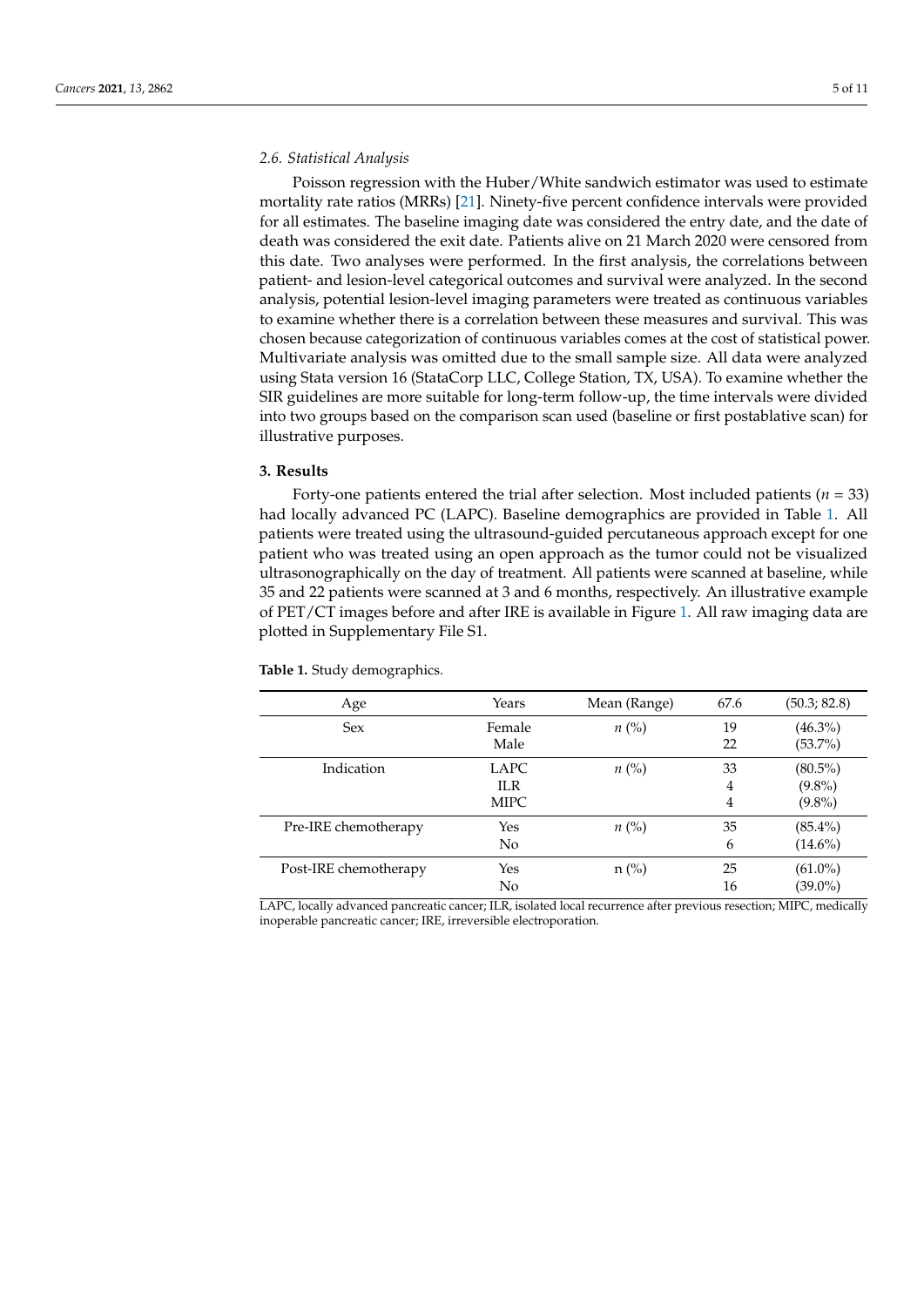<span id="page-5-0"></span>

*Cancers* **2021**, *13*, x 6 of 11

Figure 1. Representative <sup>18</sup>FDG PET/CT images before and after IRE. (a) Sixty-one-year-old female with a T4 tumor in the head/body of the pancreas without nodal metastases. The patient was treated with three different chemotherapy regimens head/body of the pancreas without nodal metastases. The patient was treated with three different chemotherapy regimens (FOLFIRINOX, XELOX, and gemcitabine) prior to inclusion (eight series in total). The patient was referred to IRE due to progression on chemotherapy. PET/CT images were performed before IRE  $(A,B)$  and 3 months after IRE  $(C,D)$ . The patient had regression of SUVmax (9 -> 3.5 SUV<sub>bw</sub>), MTV (9 -> 1.86 cm<sup>3</sup>), TLG (37.51 -> 5.41 SUV<sub>bw</sub>cm<sup>3</sup>), and tumor size (23 -> 20 mm) at the primary tumor (solid arrow) but developed a PET-avid metastasis in liver segment III (dotted arrow). The patient received seven additional series of chemotherapy (XELOX and gemcitabine) after the 3-month scan and survived for 21 months after IRE ablation. (b) Seventy-seven-year-old male with a T4 tumor in the head/body of the pancreas with local nodal metastases. The patient was treated with six series of GEMCAP chemotherapy prior to inclusion. The patient was referred to IRE treatment due to progression on chemotherapy. PET/CT images were performed prior to IRE (A,B) and 3 months after IRE (C,D). The patient had increased SUVmax (5.27 -> 6.04 SUV<sub>bw</sub>), MTV (5.09 -> 10.66 cm<sup>3</sup>), TLG (16.31)  $-$  34.73 SUV<sub>bw</sub> cm<sup>3</sup>), and tumor size (25 -> 33 mm) of the primary tumor (arrow) after IRE ablation. The patient did not *3.1. Patient-Level Analysis*  receive any chemotherapy after IRE ablation, because of intolerance. The patient survived for 10 months after IRE ablation.

## 3.1. Patient-Level Analysis

rate (MR) during all time intervals (Table 2). The estimated MRR was highest in the time PD according to RECIST 1.1 was significantly correlated with an increased mortality rate (MR) during all time intervals (Table [2\)](#page-5-1). The estimated MRR was highest in the time  $\frac{1}{2}$ interval where the scan for comparison was the first post-ablative scan (MRR = 7.075). In comparison, PD according to the EORTC PET response criteria was not significantly correlated with the MR in the early interval (baseline to 3 months), and the estimated  $\frac{1}{2}$ estimation during the baseline-to-6-month interval, was lower than the KEC151-based progressive estimation (MRR = 1.829 vs. 2.546). The MRR could not be estimated for EORTC-based PD in the 3- to 6-month interval, as all patients were categorized as having progressive disease. correlation during the baseline-to-6-month interval was lower than the RECIST-based

<span id="page-5-1"></span>

| Outcome                                  | <b>Comparison Scan</b> | Time Interval | <b>MRR</b> | Lower 95% CI | Upper $95\%$ CI |
|------------------------------------------|------------------------|---------------|------------|--------------|-----------------|
| Progressive disease<br>(RECIST 1.1)      | <b>Baseline</b>        | $0-3$ months  | 2.646      | 1.253        | 5.587           |
|                                          |                        | $0-6$ months  | 2.546      | 1.033        | 6.273           |
|                                          | Post-ablative          | 3–6 months    | 7.075      | 2.944        | 17,000          |
| Progressive metabolic<br>disease (EORTC) | <b>Baseline</b>        | $0-3$ months  | 1.420      | 0.537        | 3.757           |
|                                          |                        | $0-6$ months  | 1.829      | 1.108        | 3.020           |
|                                          | Post-ablative          | 3–6 months    | $\ast$     | $\ast$       | $\ast$          |

**Table 2.** Univariate regression analysis of patient-level outcomes. **Table 2.** Univariate regression analysis of patient-level outcomes.

Statistically significant results in bold. \* Results not shown because all patients were categorized as progressors; MRR, mortality rate ratio; CI, confidence interval; CT, computed tomography; PET, positron emission tomography; RECIST 1.1, Response Evaluation Criteria in Solid Tumors version 1.1; EORTC, European Organization for Research and Treatment of Cancer PET response criteria.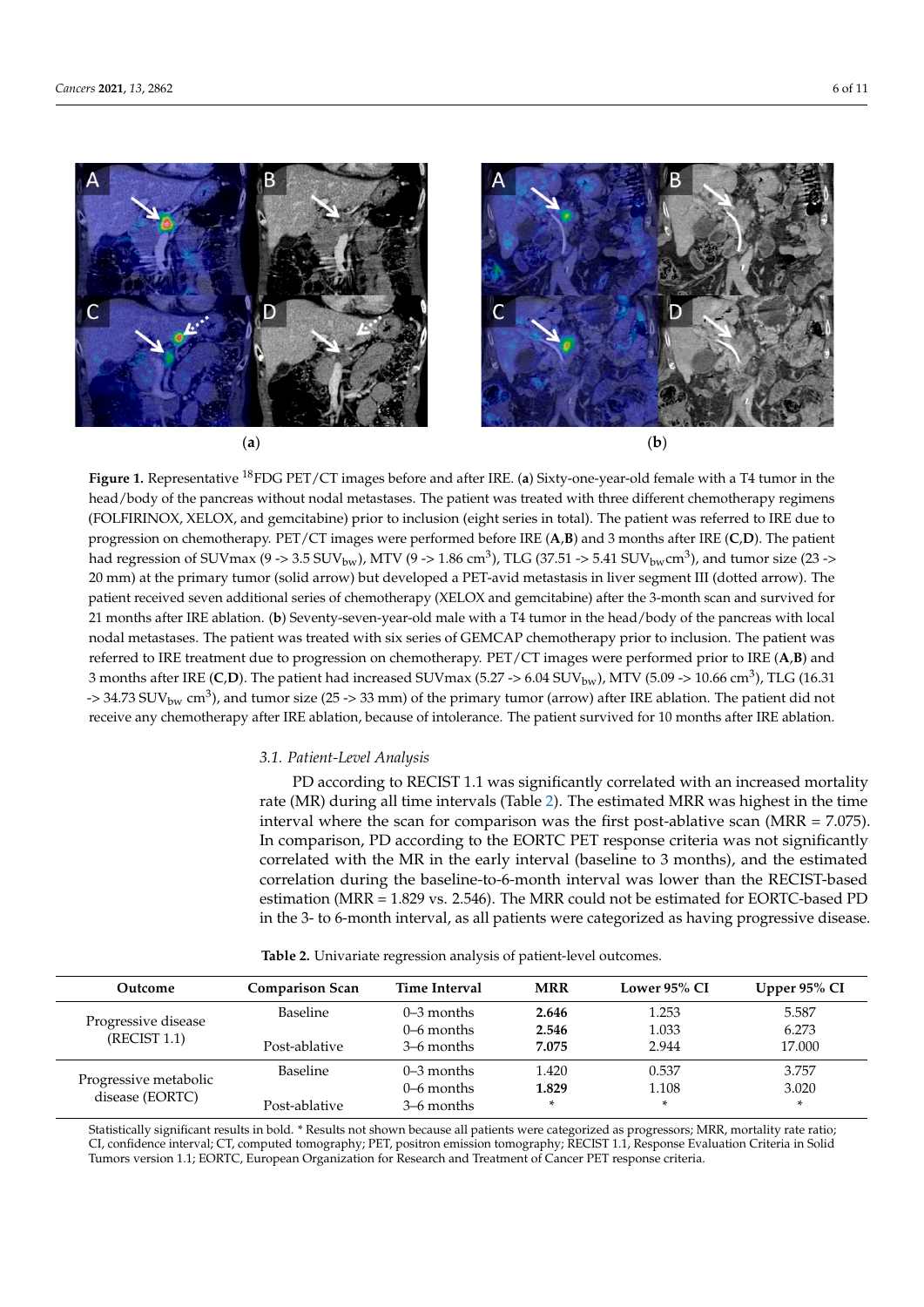#### *3.2. Lesion-Level Analysis*

PD determined by local RECIST was not significantly correlated with the MR in any of the examined time intervals (Table [3\)](#page-6-0). Similarly, none of the functional parameters tested as categorical outcomes were significantly correlated with the MR, but the MTV and TLG had higher estimated MRRs than local RECIST and trended toward statistical significance, especially in the time interval using the first post-ablative scan for comparison.

<span id="page-6-0"></span>

| Outcome                        | <b>Comparison Scan</b> | <b>Time Interval</b> | <b>MRR</b> | Lower 95% CI | Upper 95% CI |
|--------------------------------|------------------------|----------------------|------------|--------------|--------------|
| Local RECIST (20%<br>increase) | <b>Baseline</b>        | $0-3$ months         | 1.073      | 0.494        | 2.332        |
|                                |                        | $0-6$ months         | 1.852      | 0.711        | 4.821        |
|                                | Post-ablative          | 3–6 months           | 1.373      | 0.454        | 4.155        |
| SUV max (25% increase)         | <b>Baseline</b>        | $0-3$ months         | 0.665      | 0.297        | 1.489        |
|                                |                        | $0-6$ months         | 1.149      | 0.440        | 3.004        |
|                                | Post-ablative          | 3–6 months           | 2.050      | 0.837        | 5.021        |
| MTV (25% increase)             | <b>Baseline</b>        | $0-3$ months         | 1.972      | 0.863        | 4.505        |
|                                |                        | $0-6$ months         | 2.658      | 0.890        | 7.941        |
|                                | Post-ablative          | 3–6 months           | 2.678      | 0.977        | 7.339        |
| TLG (25% increase)             | <b>Baseline</b>        | $0-3$ months         | 2.209      | 0.992        | 4.920        |
|                                |                        | $0-6$ months         | 2.658      | 0.890        | 7.941        |
|                                | Post-ablative          | 3–6 months           | 2.333      | 0.841        | 6.467        |

**Table 3.** Univariate regression analysis of categorical lesion-level outcomes.

#### *3.3. Exploratory Lesion-Level Analysis*

Lesion-level analysis of tumor size increase, as a continuous variable, was found to be significantly correlated with the MR in the baseline-to-6-month interval (MRR = 2.992) and in the interval where the first post-ablative scans were used for comparison (MRR = 4.024). In the analysis of functional lesion-level imaging outcomes, it was found that the SUVmax increase was not significantly correlated with the MR in any of the intervals (Table [4\)](#page-6-1). However, both MTV and TLG increases were significantly correlated with an increased MR in the baseline-to-6-month interval and were slightly better correlated during the 3- to 6-month interval. The two outcomes were not correlated in the early (baseline to 3 months) interval. Cross comparison between the four continuous variables (tumor size, SUVmax, MTV, and TLG) was not possible because the estimated MRR is dependent on the unit of the individual imaging outcome measure.

**Table 4.** Univariate regression analysis of exploratory continuous variables at the lesion level.

<span id="page-6-1"></span>

| Outcome                                                   | <b>Comparison Scan</b> | <b>Time Interval</b> | <b>MRR</b> | Lower 95% CI | Upper 95% CI |
|-----------------------------------------------------------|------------------------|----------------------|------------|--------------|--------------|
| Tumor diameter on CT<br>(per cm increase)                 | <b>Baseline</b>        | $0-3$ months         | 2.151      | 0.977        | 4.735        |
|                                                           |                        | $0-6$ months         | 2.992      | 1.238        | 7.234        |
|                                                           | Post-ablative          | 3–6 months           | 4.024      | 1.580        | 10.246       |
| SUV $max$ (per SUV <sub>bw</sub> )<br>increase)           | <b>Baseline</b>        | $0-3$ months         | 1.001      | 0.996        | 1.005        |
|                                                           |                        | $0-6$ months         | 1.027      | 0.887        | 1.190        |
|                                                           | Post-ablative          | 3–6 months           | 2.050      | 0.837        | 5.021        |
| MTV (per $cm3$ increase)                                  | <b>Baseline</b>        | $0-3$ months         | 0.996      | 0.960        | 1.034        |
|                                                           |                        | $0-6$ months         | 1.015      | 1.007        | 1.024        |
|                                                           | Post-ablative          | 3–6 months           | 1.018      | 1.010        | 1.025        |
| TLG (per $\text{SUV}_{\text{bw}}\text{cm}^3$<br>increase) | <b>Baseline</b>        | $0-3$ months         | 1.000      | 0.993        | 1.008        |
|                                                           |                        | $0-6$ months         | 1.004      | 1.002        | 1.007        |
|                                                           | Post-ablative          | 3–6 months           | 1.005      | 1.003        | 1.007        |

Statistically significant results in bold.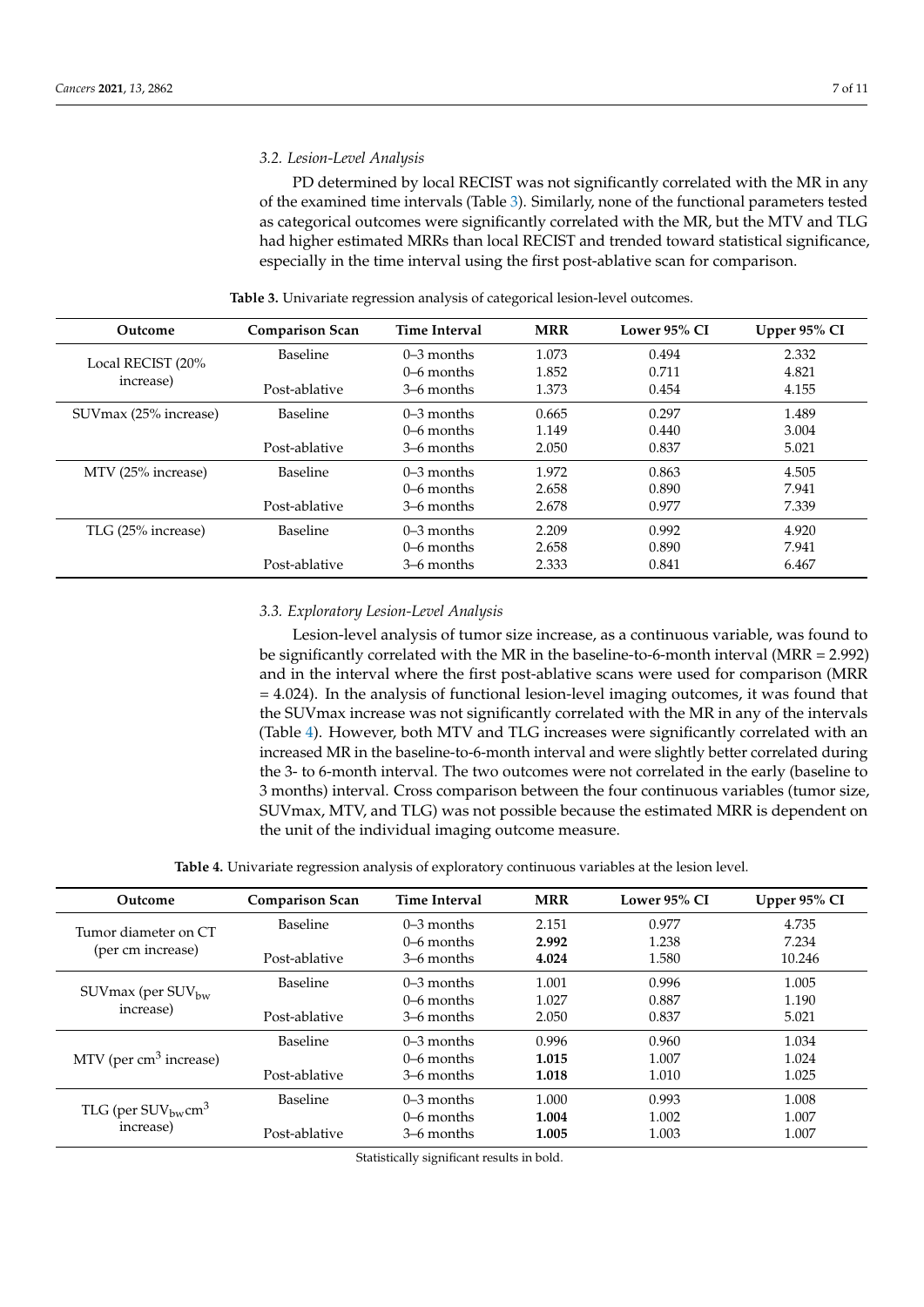## **4. Discussion**

In this study, by examining the correlation between imaging outcomes and survival in patients undergoing IRE for localized pancreatic cancer, we found that PD at the patient level, as defined by RECIST 1.1, is correlated with worse survival. Likewise, PD according to EORTC was correlated with a higher MR in the baseline-to-6-month interval but not in the early time interval and, furthermore, was unable to differentiate patients at all in the 3 to 6-month interval. The estimated MRRs for RECIST 1.1 were higher than those assessed by the EORTC, and thus, patient-level assessment by  $^{18}$ F-FDG PET did not provide any benefit over morphological imaging in distinguishing response categories.

Although widely adopted in studies of local ablations in LAPC, local RECIST was not significantly correlated with the mortality rate [\[12\]](#page-9-7). However, this may be due to the small sample size and the cut-off point (20% increase) because a significant correlation was found when tumor size measures were input as continuous variables in Poisson regressions.

In the absence of evidence for using local RECIST, several functional imaging parameters were tested. Increases in the MTV and TLG were found to be correlated with the MR, but both parameters failed to correlate with the MR in the early post-operative period (baseline to 3 months), which suggests that other inter-related factors may have confounded the functional imaging parameters—most likely post-ablative inflammation. PD, as defined by a  $\geq$ 25% increase in the MTV or TLG, was not significantly correlated with the MR, but it is reasonable to assume that this may be due to the sample size because both parameters trended toward significance and both were correlated in the exploratory analysis as continuous variables.

Based on these findings, it seems likely that functional imaging could have value in lesion-level analysis but is susceptible to confounding and needs validation before adoption as a marker of efficacy in clinical trials.

In general, a trend of better differentiation between PD and non-PD, i.e., a higher MRR, was noted in the analysis using the first postablative scan as the comparison scan. This was seen in most assessments at the lesion level and when using RECIST 1.1 at the patient level and thus provides evidence supporting the practice as proposed by the SIR [\[15\]](#page-9-10).

Although by no means definitive, these findings provide a preliminary evidence base for objective response assessment in future trials of IRE in LAPC. However, there are several separate issues in this area of research that should be addressed. First, how do we evaluate the ablative efficacy, i.e., whether the ablation has covered the entirety of the tumor and whether complete eradication of tumor cells is to be expected? Second, how do we evaluate any positive outcomes, i.e., response, at the lesion level if complete eradication of tumor cells has not taken place?

Answering these questions is beyond the scope of this study, as nearly all patients in this cohort experienced local progression and thus evidently did not experience complete eradication of tumor cells at the ablation site. This is most likely because IRE is simply not able to eradicate all tumor cells in the ablated area; thus, the therapy is merely cytoreductive. Other authors have tested imaging techniques that might be more suitable to distinguish between complete or incomplete ablation, but no evidence of clinical benefit has been provided to validate these techniques [\[13\]](#page-9-8).

Based on the difficulties in distinguishing tumor tissue from fibrosis, particular care should also be taken when assessing resectability after IRE ablation, as several accounts of successful resections have been reported after IRE [\[17,](#page-9-12)[22](#page-9-17)[–25\]](#page-10-0). It is possible that functional imaging techniques could provide valuable information in this regard but should be validated further. Arguably, if there is any doubt about the post-ablative resectability on imaging, a surgical exploration should be performed.

The timing of post-ablative scans should also be considered carefully, as early followup scans could potentially be beneficial as comparison scans. However, it was not possible to examine this in the current cohort of patients, as this was not part of the study design. Furthermore, there is some evidence that suggests that the IRE effect may be more long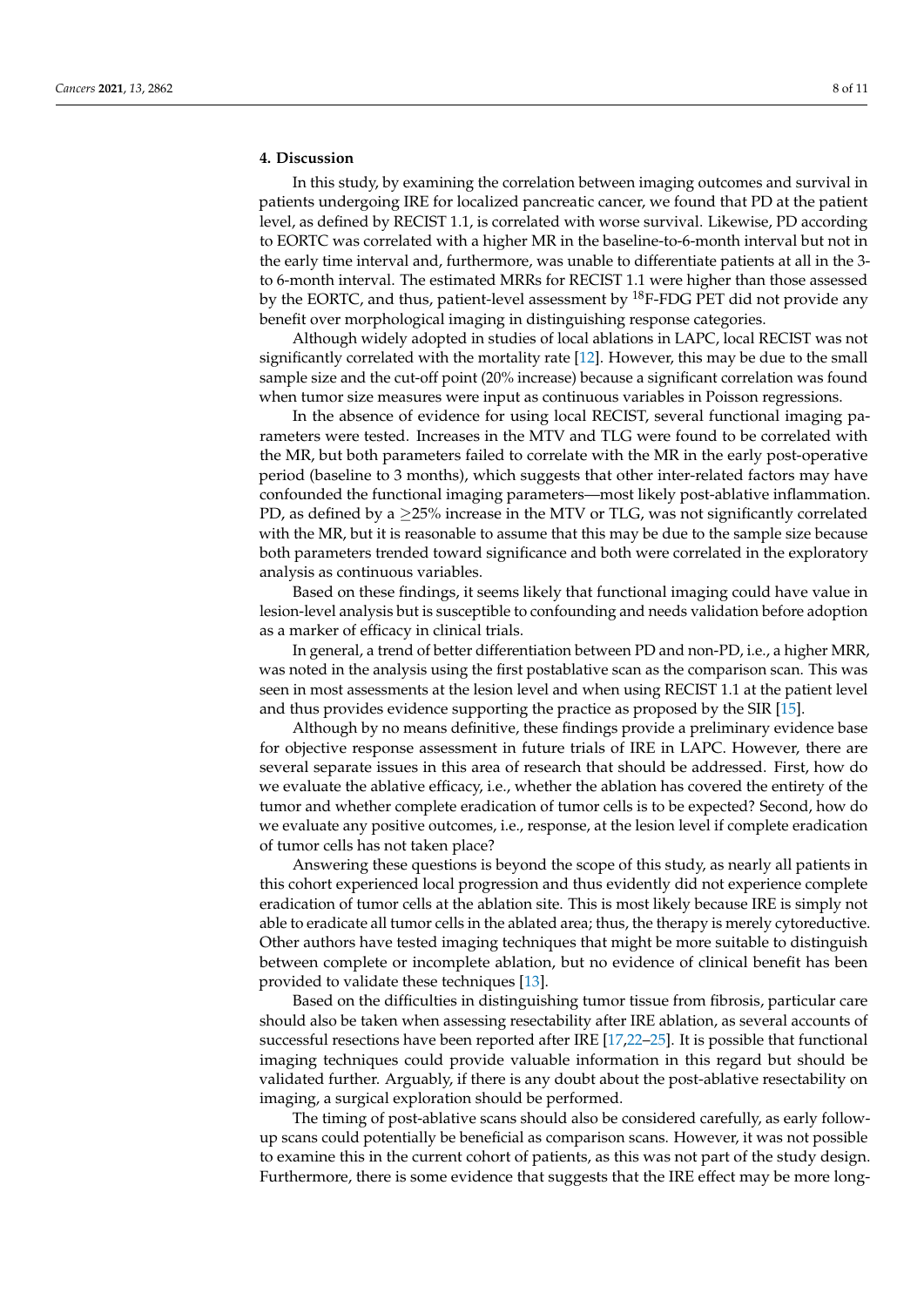lasting, extending for weeks or even months [\[26,](#page-10-1)[27\]](#page-10-2). Therefore, scans in the early postablative period could potentially be confounded by ongoing effects.

To our knowledge, this is the first study correlating PET/CT parameters with clinical benefit after IRE ablation. However, one study has previously correlated CT imaging outcomes after IRE with survival in localized PC [\[28\]](#page-10-3). The researchers found that local recurrence within 6 months after IRE was highly correlated with a worse survival outcome (HR 7.71) compared to patients with no apparent local recurrence during this period. These findings are consistent with the results presented in this study.

The primary limitation of this study was the small number of participants, as this prevented the development of a multivariate model that could have accounted for major confounders such as performance status at baseline, adjuvant chemotherapy given during follow-up, age, and baseline tumor size. It is possible that results of the study were influenced by the immediate interpretation of the scans, because early indications of progression may have led to early post-ablative chemotherapeutic treatment, which, in turn, may have affected the outcomes. Furthermore, due to changes in PET scanners during the trial, it was not possible to apply the more modern PET Response Criteria in Solid Tumors (PERCIST 1.0), as the older scanner lacked EARL accreditation.

In contrast to some of the published studies on IRE, patients in this study were not required to have stable disease prior to IRE treatment [\[29,](#page-10-4)[30\]](#page-10-5). Most patients in the cohort were already experiencing local disease progression prior to the IRE procedure, and this, while making the study more externally valid, probably skewed the results toward progression in the short term when compared to other studies.

#### **5. Conclusions**

Patient-level PD based on RECIST 1.1. correlated with poorer survival after IRE in localized PC after IRE ablation.  $^{18}$ F-FDG PET results were likely confounded by postablative inflammation in the early post-ablative period and did not provide any benefit over morphological imaging in patient-level analysis. Lesion-level analysis is inappropriate at this point in time, but several promising parameters should be examined in future trials.

**Supplementary Materials:** The following are available online at [https://www.mdpi.com/article/10](https://www.mdpi.com/article/10.3390/cancers13122862/s1) [.3390/cancers13122862/s1,](https://www.mdpi.com/article/10.3390/cancers13122862/s1) Figure S1: Plots of individual patient imaging data.

**Author Contributions:** Conceptualization, O.T.-U., M.T.S. and R.V.F. (Rasmus V. Flak); methodology, L.J.P. and R.V.F. (Rune V. Fisker); formal analysis, N.H.B.; investigation, M.T.S. and R.V.F. (Rasmus V. Flak); resources, O.T.-U.; data curation, N.H.B.; writing—original draft preparation, R.V.F. (Rasmus V. Flak) and L.J.P.; writing—review and editing, O.T.-U., M.T.S., R.V.F. (Rune V. Fisker), and N.H.B.; visualization, R.V.F. (Rune V. Fisker); supervision, O.T.-U. and L.J.P.; project administration, O.T.-U.; funding acquisition, O.T.-U. All authors have read and agreed to the published version of the manuscript.

**Funding:** This research was funded by the Obel Family Foundation (grant no. 12.30).

**Institutional Review Board Statement:** The study was conducted according to the guidelines of the Declaration of Helsinki and was exempt from ethical approval after review by the Institutional Review Board (or Ethics Committee) of the North Denmark Region Committee on Health Research Ethics.

**Informed Consent Statement:** Informed consent was obtained from all subjects involved in the study.

**Data Availability Statement:** Data available on request due to restrictions, e.g., privacy or ethical.

**Acknowledgments:** Project nurse Ann Hauberg made substantial contributions to study coordination and patient management.

**Conflicts of Interest:** The authors declare no conflict of interest.

#### **References**

- <span id="page-8-0"></span>1. Rawla, P.; Sunkara, T.; Gaduputi, V. Epidemiology of Pancreatic Cancer: Global Trends, Etiology and Risk Factors. *World J. Oncol.* **2019**, *10*, 10–27. [\[CrossRef\]](http://doi.org/10.14740/wjon1166)
- <span id="page-8-1"></span>2. Mizrahi, J.D.; Surana, R.; Valle, J.W.; Shroff, R.T. Pancreatic cancer. *Lancet* **2020**, *395*, 2008–2020. [\[CrossRef\]](http://doi.org/10.1016/S0140-6736(20)30974-0)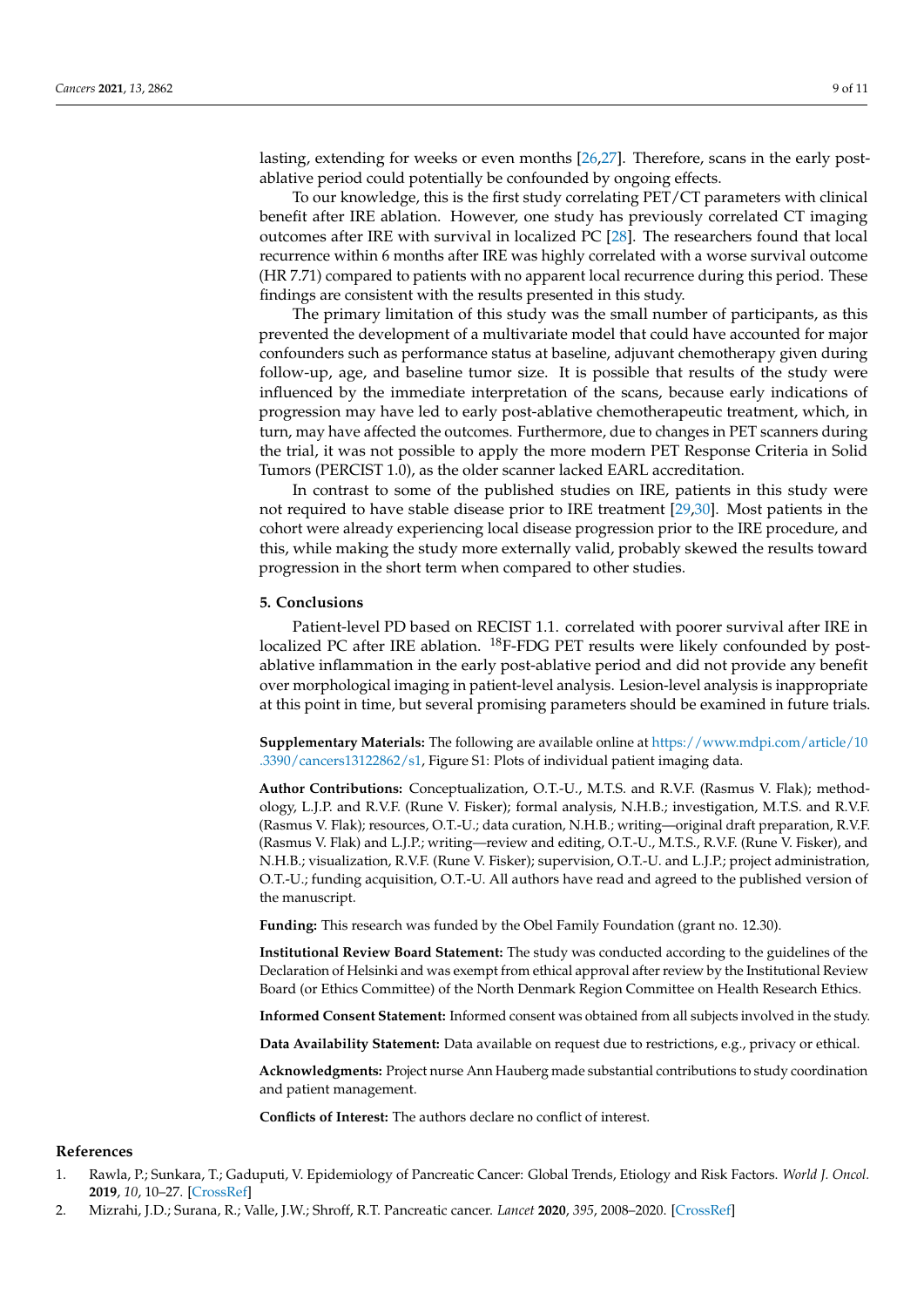- <span id="page-9-0"></span>3. Suker, M.; Beumer, B.R.; Sadot, E.; Marthey, L.; Faris, J.E.; Mellon, E.A.; El-Rayes, B.F.; Wang-Gillam, A.; Lacy, J.; Hosein, P.J.; et al. FOLFIRINOX for locally advanced pancreatic cancer: A systematic review and patient-level meta-analysis. *Lancet Oncol.* **2016**, *17*, 801–810. [\[CrossRef\]](http://doi.org/10.1016/S1470-2045(16)00172-8)
- <span id="page-9-1"></span>4. Galvano, A.; Castiglia, M.; Rizzo, S.; Silvestris, N.; Brunetti, O.; Vaccaro, G.; Gristina, V.; Barraco, N.; Bono, M.; Guercio, G.; et al. Moving the target on the optimal adjuvant strategy for resected pancreatic cancers: A systematic review with meta-analysis. *Cancers* **2020**, *12*, 534. [\[CrossRef\]](http://doi.org/10.3390/cancers12030534)
- <span id="page-9-2"></span>5. Martin, R.C.G.; Kwon, D.; Chalikonda, S.; Sellers, M.; Kotz, E.; Scoggins, C.; McMasters, K.M.; Watkins, K. Treatment of 200 Locally Advanced (Stage III) Pancreatic Adenocarcinoma Patients With Irreversible Electroporation. *Ann. Surg.* **2015**, *262*, 486–494. [\[CrossRef\]](http://doi.org/10.1097/SLA.0000000000001441) [\[PubMed\]](http://www.ncbi.nlm.nih.gov/pubmed/26258317)
- <span id="page-9-3"></span>6. Ruarus, A.H.; Vroomen, L.G.P.H.; Geboers, B.; van Veldhuisen, E.; Puijk, R.S.; Nieuwenhuizen, S.; Besselink, M.G.; Zonderhuis, B.M.; Kazemier, G.; de Gruijl, T.D.; et al. Percutaneous Irreversible Electroporation in Locally Advanced and Recurrent Pancreatic Cancer (PANFIRE-2): A Multicenter, Prospective, Single-Arm, Phase II Study. *Radiology* **2020**, *294*, 212–220. [\[CrossRef\]](http://doi.org/10.1148/radiol.2019191109)
- <span id="page-9-4"></span>7. NICE. *Irreversible Electroporation for Treating Pancreatic Cancer*; NICE: London, UK, 2017.
- <span id="page-9-5"></span>8. Van Veldhuisen, E.; Vroomen, L.G.; Ruarus, A.H.; Derksen, T.C.; Busch, O.R.; de Jong, M.C.; Kazemier, G.; Puijk, R.S.; Sorgedrager, N.S.; Vogel, J.A.; et al. Value of CT-Guided Percutaneous Irreversible Electroporation Added to FOLFIRINOX Chemotherapy in Locally Advanced Pancreatic Cancer: A Post Hoc Comparison. *J. Vasc. Interv. Radiol.* **2020**, *31*, 1600–1608. [\[CrossRef\]](http://doi.org/10.1016/j.jvir.2020.02.024) [\[PubMed\]](http://www.ncbi.nlm.nih.gov/pubmed/32861569)
- 9. He, C.; Wang, J.; Sun, S.; Zhang, Y.; Lin, X.; Lao, X.; Cui, B.; Li, S. Irreversible electroporation versus radiotherapy after induction chemotherapy on survival in patients with locally advanced pancreatic cancer: A propensity score analysis. *BMC Cancer* **2019**, *19*, 394. [\[CrossRef\]](http://doi.org/10.1186/s12885-019-5607-3)
- 10. Martin, R.C.G.; McFarland, K.; Ellis, S.; Velanovich, V. Irreversible Electroporation in Locally Advanced Pancreatic Cancer: Potential Improved Overall Survival. *Ann. Surg. Oncol.* **2012**, *20*, 443–449. [\[CrossRef\]](http://doi.org/10.1245/s10434-012-2736-1) [\[PubMed\]](http://www.ncbi.nlm.nih.gov/pubmed/23128941)
- <span id="page-9-6"></span>11. He, C.; Wang, J.; Zhang, Y.; Lin, X.; Li, S. Irreversible electroporation after induction chemotherapy versus chemotherapy alone for patients with locally advanced pancreatic cancer: A propensity score matching analysis. *Pancreatology* **2020**, *20*, 477–484. [\[CrossRef\]](http://doi.org/10.1016/j.pan.2020.02.009) [\[PubMed\]](http://www.ncbi.nlm.nih.gov/pubmed/32131993)
- <span id="page-9-7"></span>12. Flak, R.V.; Stender, M.T.; Stenholt, L.; Thorlacius-Ussing, O.; Petersen, L.J. Imaging response evaluation after local ablative treatments in locally advanced pancreatic cancer: An expedited systematic review. *HPB* **2020**, *22*, 1083–1091. [\[CrossRef\]](http://doi.org/10.1016/j.hpb.2020.04.011) [\[PubMed\]](http://www.ncbi.nlm.nih.gov/pubmed/32451236)
- <span id="page-9-8"></span>13. Granata, V.; Grassi, R.; Fusco, R.; Setola, S.V.; Palaia, R.; Belli, A.; Miele, V.; Brunese, L.; Grassi, R.; Petrillo, A.; et al. Assessment of Ablation Therapy in Pancreatic Cancer: The Radiologist' s Challenge. *Front. Oncol.* **2020**, *10*, 560952. [\[CrossRef\]](http://doi.org/10.3389/fonc.2020.560952) [\[PubMed\]](http://www.ncbi.nlm.nih.gov/pubmed/33330028)
- <span id="page-9-9"></span>14. Eisenhauer, E.A.; Therasse, P.; Bogaerts, J.; Schwartz, L.H.; Sargent, D.; Ford, R.; Dancey, J.; Arbuck, S.; Gwyther, S.; Mooney, M.; et al. New response evaluation criteria in solid tumours: Revised RECIST guideline (version 1.1). *Eur. J. Cancer* **2009**, *45*, 228–247. [\[CrossRef\]](http://doi.org/10.1016/j.ejca.2008.10.026)
- <span id="page-9-10"></span>15. Dodd, G.D.; Nikolic, B.; Gervais, D.A.; Vogl, T.J.; Salem, R.; Solbiati, L.; Ahmed, M.; Choi, B.I.; Breen, D.J.; McGahan, J.P.; et al. Image-Guided Tumor Ablation: Standardization of Terminology and Reporting Criteria—A 10-Year Update. *J. Vasc. Interv. Radiol.* **2014**, *25*, 1691–1705.e4. [\[CrossRef\]](http://doi.org/10.1016/j.jvir.2014.08.027)
- <span id="page-9-11"></span>16. Byun, Y.; Han, Y.; Kang, J.S.; Choi, Y.J.; Kim, H.; Kwon, W.; Kim, S.W.; Oh, D.Y.; Lee, S.H.; Ryu, J.K.; et al. Role of surgical resection in the era of FOLFIRINOX for advanced pancreatic cancer. *J. Hepatobiliary Pancreat. Sci.* **2019**, *26*, 416–425. [\[CrossRef\]](http://doi.org/10.1002/jhbp.648)
- <span id="page-9-12"></span>17. Flak, R.V.; Stender, M.T.; Jensen, T.M.; Andersen, K.L.; Henriksen, S.D.; Mortensen, P.B.; Sall, M.; Thorlacius-Ussing, O. Treatment of locally advanced pancreatic cancer with irreversible electroporation—A Danish single center study of safety and feasibility. *Scand. J. Gastroenterol.* **2019**, *54*, 252–258. [\[CrossRef\]](http://doi.org/10.1080/00365521.2019.1575465) [\[PubMed\]](http://www.ncbi.nlm.nih.gov/pubmed/30907286)
- <span id="page-9-13"></span>18. Tempero, M.A.; Malafa, M.P.; Behrman, S.W.; Benson, A.B.; Casper, E.S.; Chiorean, E.G.; Chung, V.; Cohen, S.J.; Czito, B.; Engebretson, A.; et al. Pancreatic Adenocarcinoma, Version 2.2014. *J. Natl. Compr. Cancer Netw.* **2014**, *12*, 1083–1093. [\[CrossRef\]](http://doi.org/10.6004/jnccn.2014.0106)
- <span id="page-9-14"></span>19. Boellaard, R.; Delgado-Bolton, R.; Oyen, W.J.G.; Giammarile, F.; Tatsch, K.; Eschner, W.; Verzijlbergen, F.J.; Barrington, S.F.; Pike, L.C.; Weber, W.A.; et al. FDG PET/CT: EANM procedure guidelines for tumour imaging: Version 2.0. *Eur. J. Nucl. Med. Mol. Imaging* **2015**, *42*, 328–354. [\[CrossRef\]](http://doi.org/10.1007/s00259-014-2961-x)
- <span id="page-9-15"></span>20. Young, H.; Baum, R.; Cremerius, U.; Herholz, K.; Hoekstra, O.; Lammertsma, A.A.; Pruim, J.; Price, P. Measurement of clinical and subclinical tumour response using [18F]-fluorodeoxyglucose and positron emission tomography: Review and 1999 EORTC recommendations. *Eur. J. Cancer* **1999**, *35*, 1773–1782. [\[CrossRef\]](http://doi.org/10.1016/S0959-8049(99)00229-4)
- <span id="page-9-16"></span>21. Zou, G. A Modified Poisson Regression Approach to Prospective Studies with Binary Data. *Am. J. Epidemiol.* **2004**, *159*, 702–706. [\[CrossRef\]](http://doi.org/10.1093/aje/kwh090) [\[PubMed\]](http://www.ncbi.nlm.nih.gov/pubmed/15033648)
- <span id="page-9-17"></span>22. Leen, E.; Picard, J.; Stebbing, J.; Abel, M.; Dhillon, T.; Wasan, H. Percutaneous irreversible electroporation with systemic treatment for locally advanced pancreatic adenocarcinoma. *J. Gastrointest. Oncol.* **2018**, *9*, 275–281. [\[CrossRef\]](http://doi.org/10.21037/jgo.2018.01.14)
- 23. Belfiore, M.P.; Ronza, F.M.; Romano, F.; Ianniello, G.P.; De Lucia, G.; Gallo, C.; Marsicano, C.; Di Gennaro, T.L.; Belfiore, G.; Letizia, T.; et al. Percutaneous CT-guided irreversible electroporation followed by chemotherapy as a novel neoadjuvant protocol in locally advanced pancreatic cancer: Our preliminary experience. *Int. J. Surg.* **2015**, *21*, S34–S39. [\[CrossRef\]](http://doi.org/10.1016/j.ijsu.2015.06.049)
- 24. Månsson, C.; Brahmstaedt, R.; Nilsson, A.; Nygren, P.; Karlson, B.M. Percutaneous irreversible electroporation for treatment of locally advanced pancreatic cancer following chemotherapy or radiochemotherapy. *Eur. J. Surg. Oncol.* **2016**, *42*, 1401–1406. [\[CrossRef\]](http://doi.org/10.1016/j.ejso.2016.01.024)